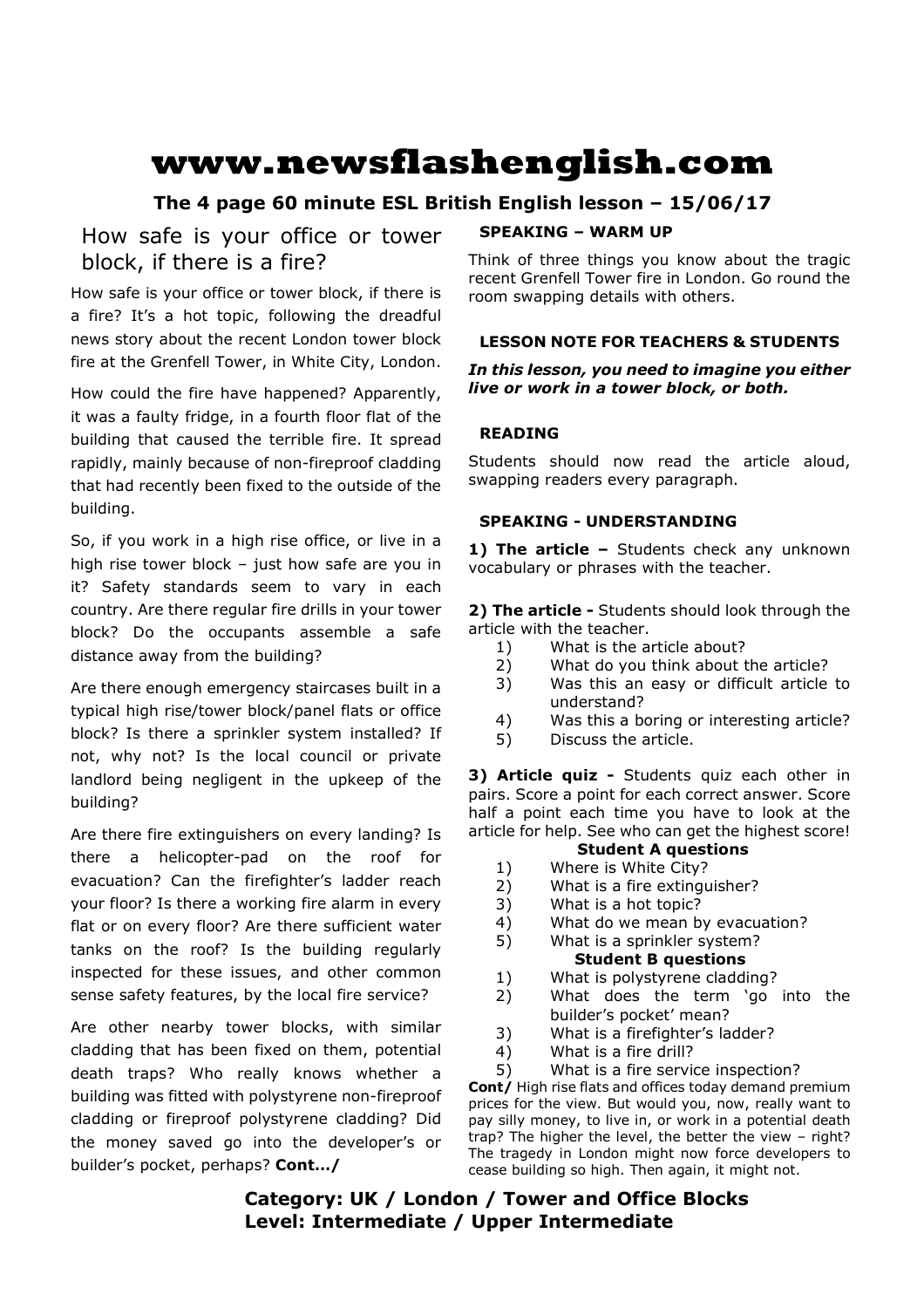How safe is your office or tower block, if there is a fire? *– 15th June 2017*

#### **WRITING / SPEAKING**

you can about **'Fire safety in tower blocks***'. One-two minutes.* Compare with other teams. Using your words compile a short dialogue together.

#### **SPEAKING - ROLEPLAY 1**

*In pairs –* Go through the fire drill your company or school undertakes. Where do you meet? Why? What is involved? *3 mins.* 

#### **SPEAKING - DISCUSSION**

*Allow 10 minutes* – As a class.

**How safe is your office or tower block, if there is a fire?** 

#### **DISCUSSION**

#### **Student A questions**

- 1) What do you think about what you've read?
- 2) How safe is the tower block, you or your friends might live in, or work in, if there is a fire?
- 3) Just how safe are you working or living in a tower block?
- 4) Why are the fire safety standards for tower blocks different in every country?
- 5) Are there regular fire drills in your tower block?
- 6) If there is a fire drill, do the occupants of tower blocks, or workers in tower blocks, assemble a safe distance away from the building?
- 7) How many emergency staircases are there in the tower block you live/work in? Are the fire doors locked?
- 8) Would you buy a flat on a higher level, simply for a nice view? If yes, talk about the fire safety issues involved.
- 9) Is your the local council or landlord of your tower block negligent in the upkeep of the building?
- 10) Did any money from any tower block reconstruction project go into the pockets of the builder or developer, rather than the project itself?
- 11) Have you learnt anything today?

#### **SPEAKING – ROLEPLAY 2**

In pairs. On the board write as many words as In groups. One of you is the interviewer. The others are one of the following people. You are in the *Discussion FM* radio studio in London. Today's interview is about: *How safe is your office or tower block, if there is a fire?*

- 1) An angry resident of White City in London.
- 2) Someone who saw the terrible fire at the Grenfell Tower in London.
- 3) Someone who works in a high rise tower.
- 4) Someone who lives in a newly renovated tower block.

*The teacher will choose some groups to roleplay their interview in front of the class.* 

*Note: You have to imagine in the discussion below that you either live or work in a tower block, or both.* 

#### **DISCUSSION**

#### **Student B questions**

- 1) How safe is your office, if there is a fire in your tower block?
- 2) Are there fire extinguishers in every flat or on every landing of every floor in your tower block?
- 3) Is there a helicopter pad on the roof of your tower block for evacuation purposes?
- 4) Are there sufficient water tanks on the roof of your tower block?
- 5) Is there a swimming pool on the roof of your tower block?
- 6) Did anyone see the movie *The Towering Inferno*? If yes, talk about it. How did it end?
- 7) Is the tower block regularly inspected by the fire authorities?
- 8) Is your tower block or high rise office covered with fireproof polystyrene cladding?
- 9) Are any nearby tower blocks potential death traps, i.e. do they have nonfireproof cladding on them?
- 10) Do you know whether a tower block, or any other building, you know of, has been fitted with non-fireproof, or fireproof polystyrene cladding?
- 11) Is a sprinkler system installed in your tower block? Why? Why not?
- 12) Did you like this discussion?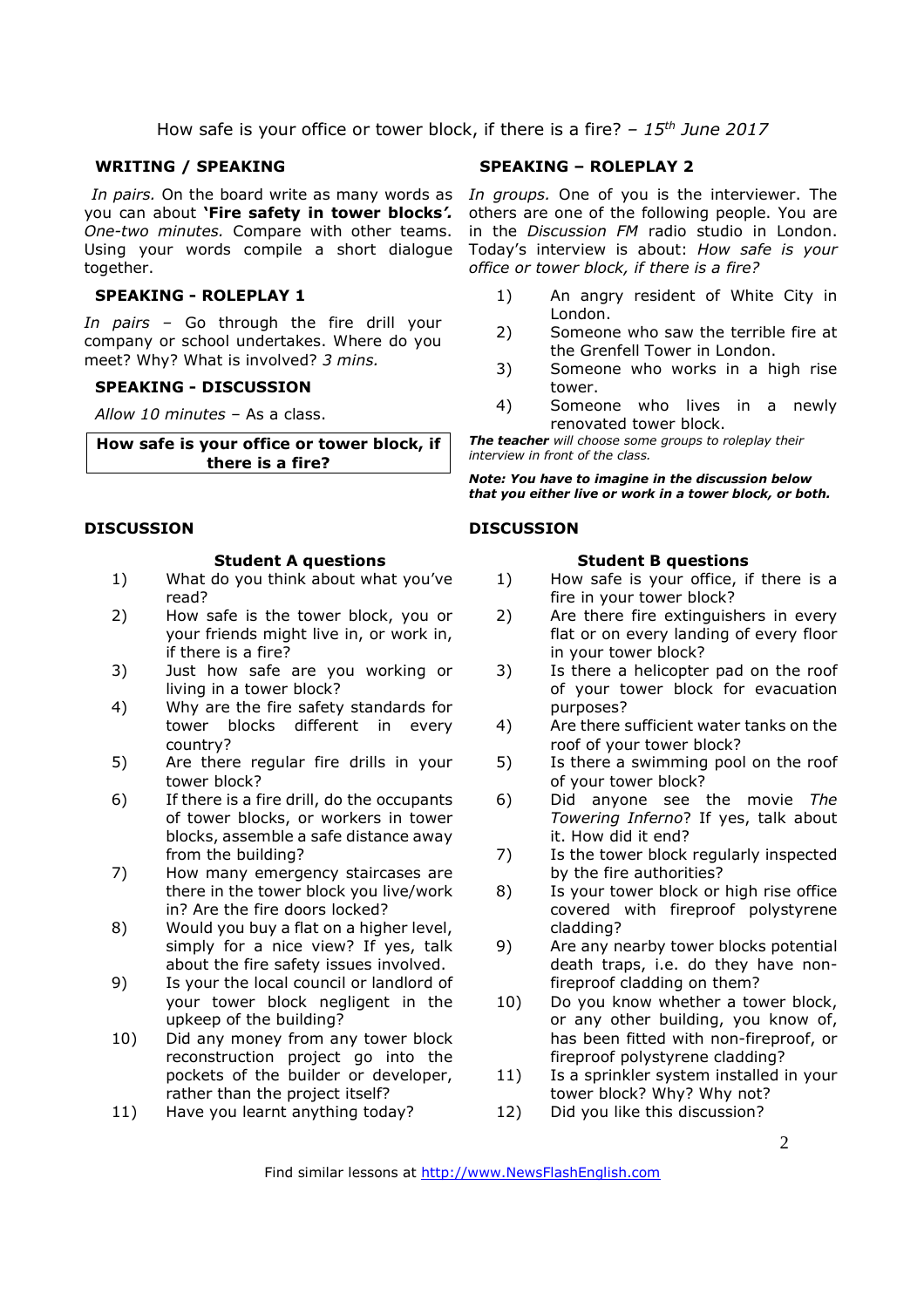How safe is your office or tower block, if there is a fire? *– 15th June 2017*

#### **How safe is your office or tower block, if there is a fire?**

How safe is your office or tower block, if there is a fire? It's a hot  $(1)$ . following the dreadful news story about the recent London tower block fire at the Grenfell Tower, in White City, London.

How could the fire have happened? Apparently, it was a (2) fridge, in a fourth floor flat of the building that caused the (3)\_ fire. It spread rapidly, mainly because of non-fireproof (4) that had recently been fixed to the outside of the building.

So, if you work in a high rise office, or live in a high rise tower block – just how safe are you in it? Safety standards seem to vary in each country. Are there  $(5)$  (6) in your tower block? Do the  $(7)$  (8) a safe distance away from the building?

#### *faulty / cladding / assemble / regular / terrible / fire drills / occupants / topic*

Are there enough emergency staircases built in a typical high rise/tower block/panel flats or office block? Is there a (1) \_ system installed? If not, why not? Is the local council or private landlord being (2)\_\_ in the upkeep of the building?

Are there fire extinguishers on every landing? Is there a helicopter-pad on the roof for evacuation? Can the (3)\_\_'s ladder reach your floor? Is there a working fire alarm in every flat or on every floor? Are there (4) water tanks on the roof? Is the building regularly inspected for these (5)\_\_, and other common sense safety features, by the local fire service?

Are other nearby tower blocks, with (6) cladding that has been fixed on them, potential death traps? Who really knows whether a building was fitted with (7)\_\_ non-fireproof cladding or fireproof polystyrene cladding? Did the money saved go into the developer's or builder's (8)<sub>,</sub> perhaps?

*pocket / sprinkler / polystyrene / firefighter / negligent / sufficient / similar / issues* 

## **GAP FILL: READING GAP FILL: GRAMMAR**

#### **How safe is your office or tower block, if there is a fire?**

 $(1)$  safe is  $(2)$  office or tower block, if there is a fire? It's a hot topic, following the dreadful news story about the recent London tower block fire at the Grenfell Tower, in White City, London.

How (3) the fire have happened? Apparently, it was a faulty fridge, in a fourth floor flat of the building that caused the terrible fire. It spread rapidly, mainly (4) of non-fireproof cladding (5) had recently been fixed to the outside of the building.

(6)\_\_, if (7)\_\_ work in a high rise office, or live in a high rise tower block –  $(8)$  how safe are you in it? Safety standards seem to vary in each country. Are there regular fire drills in your tower block? Do the occupants assemble a safe distance away from the building?

### *just / because / your / that / could / how / you / so*

Are there enough emergency staircases built (1)\_ a typical high rise/tower block/panel flats or office block? Is there a sprinkler system installed? (2)\_\_ not, why not? Is the local council or private landlord being negligent in the upkeep (3)\_ the building?

Are there fire extinguishers on every landing? Is there a helicopter-pad on the roof for evacuation? (4)\_\_ the firefighter's ladder reach your floor? Is there a working fire alarm in every flat  $(5)$  on every floor? Are there sufficient water tanks on the roof? Is the building regularly inspected for these issues, and other common sense safety features, (6)\_\_ the local fire service?

Are other nearby tower blocks, with similar cladding that has been fixed  $(7)$  them, potential death traps? (8) really knows whether a building was fitted with polystyrene non-fireproof cladding or fireproof polystyrene cladding? Did the money saved go into the developer's or builder's pocket, perhaps?

*or / on / in / of / if / by / can / who*